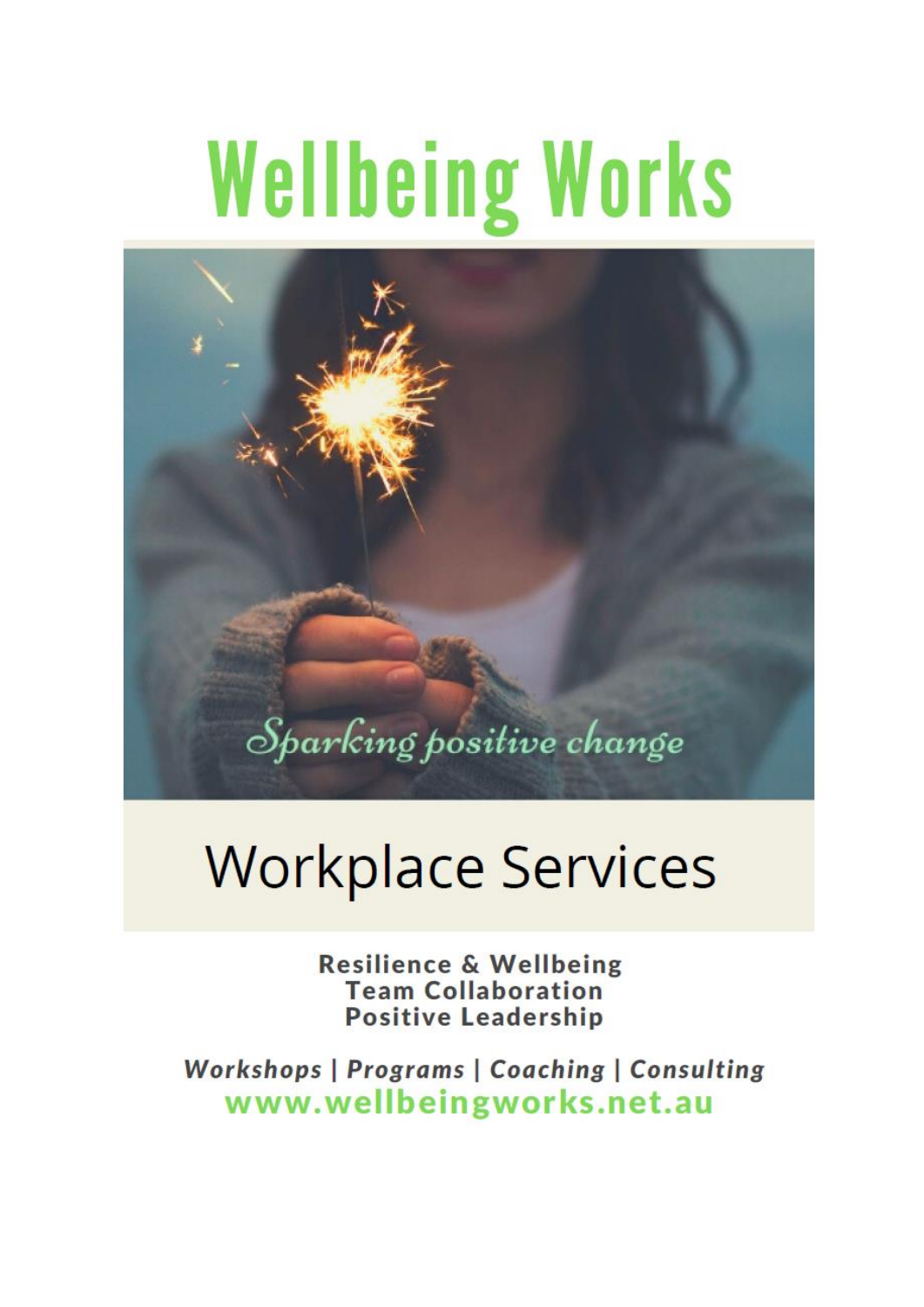#### **What we do**

Wellbeing Works provides development solutions for organisations to optimise the potential of people. Through consulting, coaching and development program services, we develop competence in your people to build individual resilience and wellbeing strategies, create highly effective and collaborative teams, and cultivate high-quality relationships to create a culture of connection and care with colleagues, clients and the community that leads to high performance outcomes.

Our programs put into practice, research from the fields of Positive Psychology (what makes people thrive) and Positive Organisational Scholarship (POS), an area of organisational research that identifies the positive patterns, dynamics and processes that lead to excellence in organisations.

#### **Our impact**

Our services help build great workplaces that:

- enable people to thrive at work to be energised to perform well
- reduce workplace stress and negativity and increase optimism and wellbeing
- enhance employee engagement using strength-based approaches
- navigate change using agile mindsets
- optimise team performance through collaborative practices

#### **About Us**

Marcia Ryan, Founder of **[Wellbeing Works](http://www.wellbeingworks.net.au/)**, has extensive experience consulting to organisational leaders and teams seeking guidance to create positive change, maximise talent, enhance employee engagement and build high performing teams. She has coached many leaders to competently lead others through the challenges of organisational change with strength, care and optimism.

Marcia holds a Master of Applied Positive Psychology and her services provide the practical application of this science into workplaces to maximise human potential. Through consulting,



coaching and delivering educational workshops and programs, Marcia helps organisations develop the capability of their people to thrive at work to achieve high performance outcomes. Her interactive and engaging programs are engaging and information, providing practices to immediately embed back at work for sustainable growth and positive change.

#### **Service Listing:**

A summary of services and programs is listed below. More information is on our [website](https://www.wellbeingworks.net.au/) or contact us to find out more about how we can support you to create a workplace culture that fosters high performance and human flourishing.

**Wellbeing Works P:** +61 422 247457

**Building positive workplaces E:** [marcia.ryan@wellbeingworks.net.au](mailto:marcia.ryan@wellbeingworks.net.au) © Wellbeing Works 2019 **W**: [www.wellbeingworks.net.au](http://www.wellbeingworks.net.au/)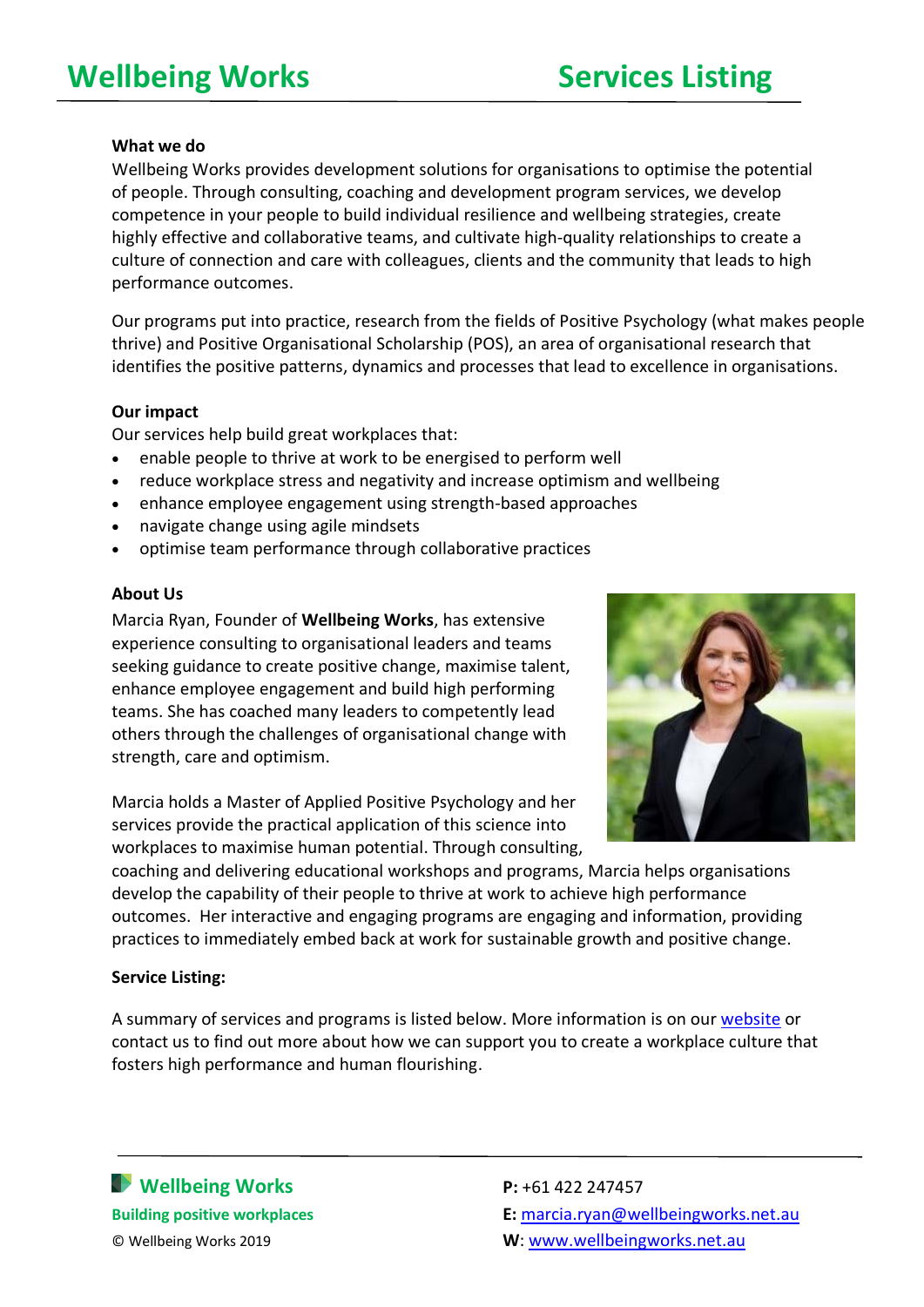#### **Development Workshops, Programs & Keynotes**

| <b>Organisational development</b>                                                                                                                                                                                                                                                                                                                                                                              |                                                                                                                                                                                                                                                                                                                                                                                                                                                       |  |  |
|----------------------------------------------------------------------------------------------------------------------------------------------------------------------------------------------------------------------------------------------------------------------------------------------------------------------------------------------------------------------------------------------------------------|-------------------------------------------------------------------------------------------------------------------------------------------------------------------------------------------------------------------------------------------------------------------------------------------------------------------------------------------------------------------------------------------------------------------------------------------------------|--|--|
| Positive Organisations   Leadership development   High Performing Teams                                                                                                                                                                                                                                                                                                                                        |                                                                                                                                                                                                                                                                                                                                                                                                                                                       |  |  |
| <b>Positive Leadership Practices</b>                                                                                                                                                                                                                                                                                                                                                                           | <b>Cultivating Collaboration™</b>                                                                                                                                                                                                                                                                                                                                                                                                                     |  |  |
| Leadership practices to guide teams to perform<br>at their peak and create a team culture that<br>leads to higher levels of productivity.<br>Introduces a Positive Leadership framework,<br>focusing on creating a positive climate,<br>supportive relationships, effective<br>communication and meaningful work to create<br>positive change in their team to motivate,<br>optimise and enhances performance. | Rapidly build the quality of your interactions<br>with colleagues to build cohesive and<br>collaborative teams. Communicate, connect,<br>work cohesively and build psychological safety<br>in groups. Build skills to foster high quality<br>connections that are the hallmark of high<br>performing teams. Build skills to build trust,<br>respectfully engage, enable success and foster<br>social cohesion to strengthen working<br>relationships. |  |  |
| <b>Play to your strengths</b>                                                                                                                                                                                                                                                                                                                                                                                  | <b>Elevate your emotional intelligence</b>                                                                                                                                                                                                                                                                                                                                                                                                            |  |  |
| Identify your talents and strengths and those of<br>your team. Learn how to apply these at work to<br>be more motivated, engaged and perform at<br>your peak. Appreciate diversity of talents to<br>capitalise these to improve productivity,<br>innovation and engagement. A range of<br>strength measurement tools options available                                                                         | The way we navigate our relationships and<br>stressful situations is often a marker of our<br>success. Develop EI skills to build self-<br>awareness to manage yourself and help<br>others understand and manage their<br>emotions. Enable better communication and<br>enhance relationships with colleagues &<br>customers for more effective outcomes.                                                                                              |  |  |

| Resilience and wellbeing programs for individual, team and organisational wellbeing                                                                                                                                                                                                                                                                                     |                                                                                                                                                                                                                                                                                                                                                                                                                                          |  |
|-------------------------------------------------------------------------------------------------------------------------------------------------------------------------------------------------------------------------------------------------------------------------------------------------------------------------------------------------------------------------|------------------------------------------------------------------------------------------------------------------------------------------------------------------------------------------------------------------------------------------------------------------------------------------------------------------------------------------------------------------------------------------------------------------------------------------|--|
| <b>Ready &amp; Resilient™</b>                                                                                                                                                                                                                                                                                                                                           | <b>IMPROVE your wellbeing™</b>                                                                                                                                                                                                                                                                                                                                                                                                           |  |
| Learn techniques that empower individuals to<br>confidently navigate workplace stressors with<br>greater agility. Assess effectiveness of current<br>coping techniques. Introduces evidence backed<br>techniques to proactively build resilience,<br>develop resolve during stressful situations and<br>be able to bounce back from setbacks to<br>perform effectively. | Applies positive psychology science to<br>enhance employee and team wellbeing. Using<br>Seligman's PERMA wellbeing framework,<br>measure your wellbeing and learn evidence<br>informed practices to proactively build healthy<br>habits to maintain and manage your<br>wellbeing. Develop competence to be more<br>mentally, emotionally, socially and physically<br>robust to feel good and perform at your best<br>at work and beyond. |  |

| <b>Delivery modes:</b>                                                                                     |                                                                                                                           |  |  |  |
|------------------------------------------------------------------------------------------------------------|---------------------------------------------------------------------------------------------------------------------------|--|--|--|
| Workshops:<br>Full day facilitated workshops<br>Half day facilitated workshops<br>Virtual delivery options | Programs:<br>Blended solutions -coaching,<br>$\bullet$<br>workshops and advisory<br>support to embed practices<br>at work |  |  |  |
|                                                                                                            |                                                                                                                           |  |  |  |

### **Wellbeing Works P:** +61 422 247457

**Building positive workplaces E:** [marcia.ryan@wellbeingworks.net.au](mailto:marcia.ryan@wellbeingworks.net.au) © Wellbeing Works 2019 **W**: [www.wellbeingworks.net.au](http://www.wellbeingworks.net.au/)